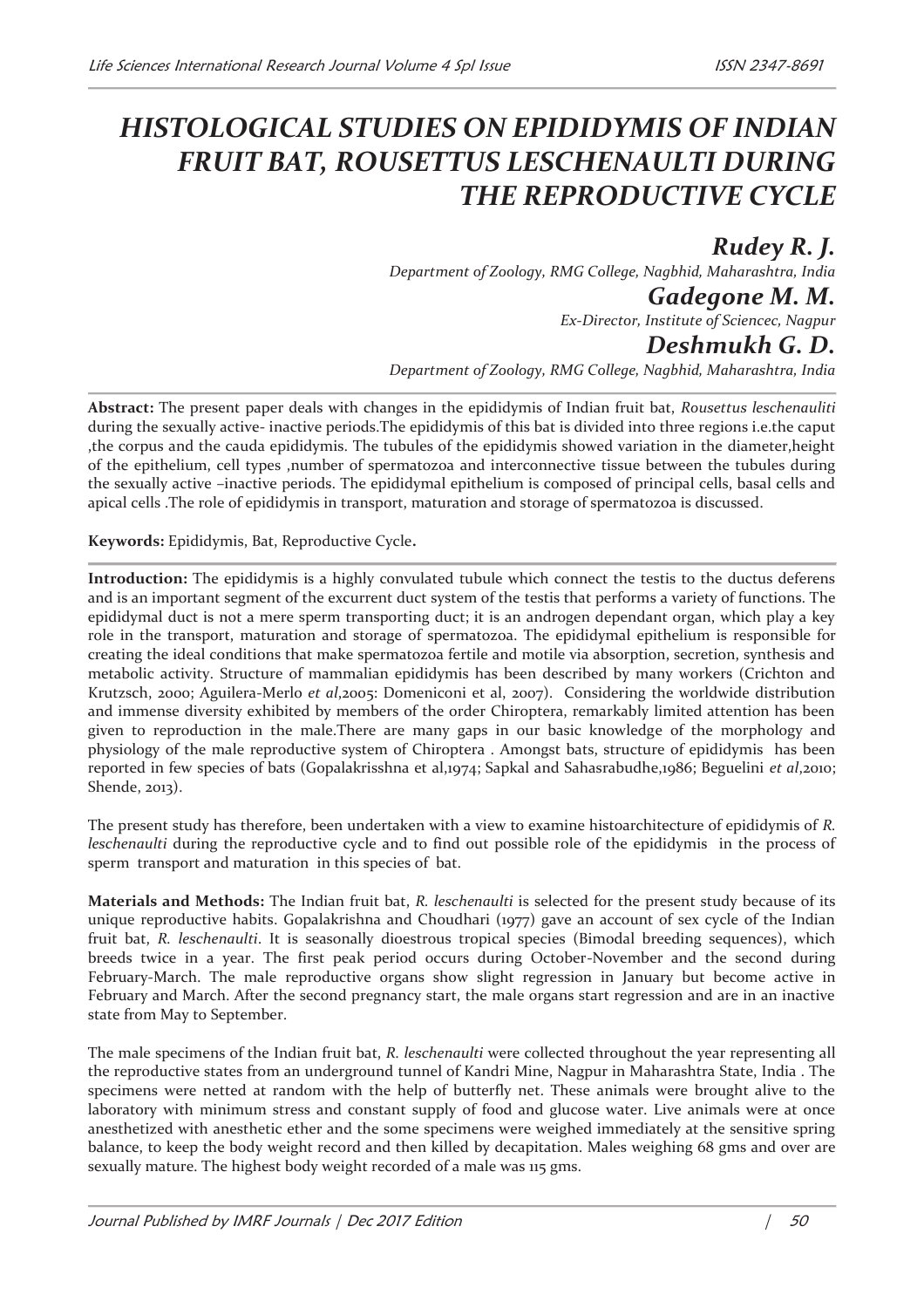For the present study the testis and epididymis were dissected out and fixed in aqueous Bouins for histological study. After fixation for 24 hrs, tissues were washed with water and dehydrated through the graded series of ethanol, cleared in xylene and embedded in paraffin wax. Thin sections of 3-5μ were cut with the help of Leica 2417 microtome. Testis and epididymis were stained with Ehrlich"s Haematoxylin–eosin for histological observations. The micro-measurements were taken with the help of an ocular micrometer caliberated to a stage micrometer. The photographs were taken with the help of Karl Zeisss camera attached to microscope and enlarge to the required size.

**Observations:** The epididymis of *Rousettus leschenaulti* can be recognized into three distinct regionsanterior caput epididymis, middle corpus epididymis and posterior cauda epididymis. Caput epididymis forms a cap on the anterior end of testis. Corpus epididymis is narrow tube which lies along the dorso-median border of testis. Cauda epididymis is situated on the posterior end of testis. In active breeding period the cauda epididymis is slightly bigger than the caput epididymis in adults. From the antero–ventral end of cauda epididymis arises the vas deference which traverses through inguinal region and opens into the distal end of the tubular part of seminal vesicle of the respective side.

## **Epididymis during the Sexually Inactive Period:**

*Caput Epidiymis*: Epididymal tubules are very small in size, diameter is very less as compared to diameter during the other reproductive phases of animal. Connective tissue present in between the tubules is very thick. The epididymal tubules are lined by cuboidal epithelial cell rest on basal lamina Three different types of cell are clearly visible. These are principal cell, basal cells and apical cells. The Principal cells are cuboidal and contain darkly stained round nuclei situated towards the center of the cell. Nucleolus is single and centrally situated. Cytoplasm is eopsinophillic .From apical surface of cell microvilli or stereocilia are seen projecting into lumen. The Apical cells are small sized cells. They are very few in number. They are found lying very close to lumen. Nucleus is round and darkly stained, cytoplasm is eosinophillic. The basal cells lie very close to basal lamina, just below the principal cells. They are small sized. Nucleus and cytoplasm is darkly stained(Fig. 1).

*Cauda Epididymis:* Cauda epididymal tubules are small in size compared to other phases. Thick connective tissue is present in between the tubules. The tubules are lined by single layer of cuboidal epithelial cells. The principal cells show round prominent and darkly stained nuclei. One or two nucleoli are seen in the nucleoplasm. Microvilli are found projecting into the lumen. Lumen shows some residual secretion (Fig. 2). The basal cells and apical cells show similar characteristic as in caput epididymis.

## **Epididymis during the Active Breeding Period**

*Caput Epidiymis:* Diameter of the epididymal tubules is increased during the breeding period as compared to inactive phase. Size of lumen is also increased. Epithelial cells of epididymal tubule are resting on basal lamina. Intertubular connecting tissue is thin and shows blood vessels. The lumen contains some secretory material. The tubular epithelium is made of different types of cells. The Principal cells are tall columnar with prominent and darkly stained oval to spherical centrally located nucleus. Cytoplasm is eosinophillic.Stereocilia are seen on the apical surface of the cell. The apical cells are small sized and very few in number. Nucleus is round and darkly stained. Cytoplasm is eosinophillic. They lie in between the Principal cells. The basal cells are located below the principal cells, very close to basal lamina. These are small sized cells. Nucleus and cytoplasm are darkly stained (Fig.3).

*Cauda Epididymis*: During the active breeding period epididymus attain the maximum size. Diameter of epididymal tubules is increased as compared to cauda epididymis of the previous period. Height of the epithelial cells and diameter of lumen are increased as compared to inactive phase. Intertubular tissue is thin and blood vessels are seen in the connective tissue. Epididymal tubules are lined by principal cells. They are columnar epithelial cells resting on basal lamina. Nucleus is oval and darkly stained. One or two nucleoli are also visible in nucleoplasm. Cytoplasm is eosinophilic. Apical part of cells shows stereocilia. There are few apical cells present near the luminal border. The lumen of both the caput and cauda epididymis is filled with sperms and secretion. Eosinophilic cytoplasmic droplets are observed is caput epididymis (Fig.4).

**Discussion:** The epididymis is essential for normal reproduction of eutherian mammals because sperm leaving the testes are incapable of fertilizing the oocyte. Testicular sperm lack mobility and fertility but they acquire these abilities by the time they reach the tail of the epididymis . The acquisition of these abilities by sperms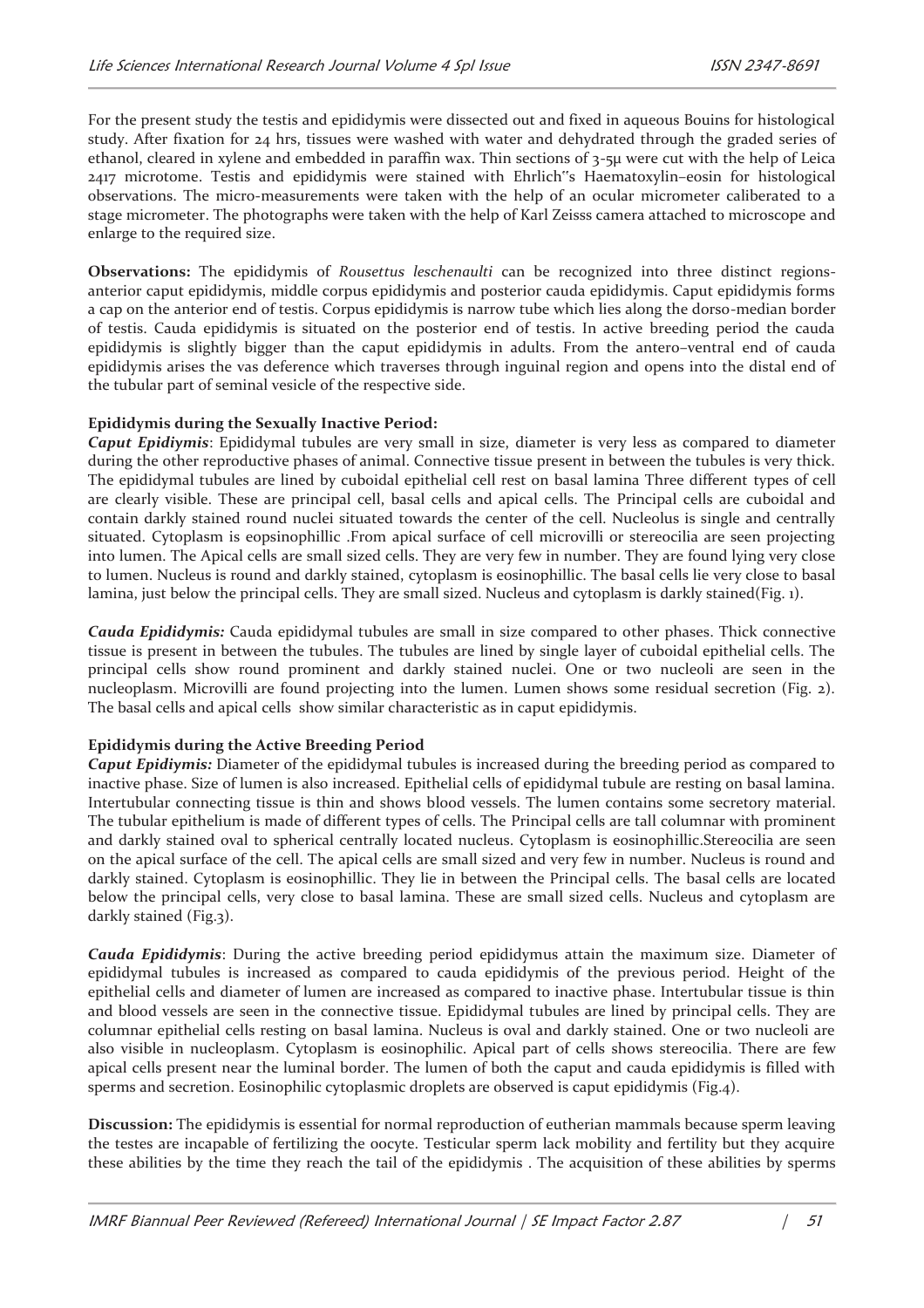depend upon their passage through specific environment, which in turn is regulated by the absorption and secretary activities of the epithelial lining the ducts of the testes (Andonian and Hermo, 1999).

Studies on the mammalian epididymis have shown that this organ can be divided into distinct regions according to the biochemical, morphological and morphometric characters of its segments. Various divisions have been proposed and the most widely used is that dividing the organ into three major segments, the head (caput), the body (the corpus), and the tail (the cauda) epididymis (Dhamani, 2003; Beguelini *et al*, 2010). The epididymis of bat, *Rousettus* is divided in to three regions. Caput, corpus and cauda as in mammals and other species of bats. However, the initial segment in addition to caput ,corpus and cauda in six species of bat has been recognized (Beguelini, et. al., 2010). Sapkal and Sahasrabudhe (1986) studied the epididymis of bat, *Rousettus leschenaulti* and revealed seven regions with seven types of tubules in the caput epididymis

The mammalian epididymis is lined by a pseudostratified epithelium and different cell types have been described in epithelium in various species of mammals (Robaire and Hermo, 1988). These cells have been presumed to have different functions (Robaire and Hermo, 1988). The pseudostratified columnar epithelium of epididymis composed of four main cell types. The epididymis of neotrophical bats, *Eumpos glaucinus* and *Molosus molosus* shared a pseudostratified columnar epithelium with extensive stereocilia. It is composed of three main cell types- apical, basal and principal cells. The other cell types, clear and halo cells, were also observed, but in smaller number and only in some segments (Beguelini, et. al., 2010).The presence, abundance and localization of each cell type is varied between the species. As in the majority of mammals, the principal cells was the pre dominant cell type in all segments and their abundance varied little between the epididymal segments of *Rousettus*, similar to that reported in the bat (Beguelini, *et. al*., 2010 and shende,2013).

Stereocilia of various length and structural complexity have been identified as common projection of apical surface of principal cells in the epididymis (Schimming and Vicentini, 2008). The functional significance of the bush border is unclear but probably it conveys the luminal content forward as in mice (Orsi *et al*., 1998). During the active breeding period of this species of bat ,there is an increase in tubular diameter and epithelial cell height as compared to the inactive period. Similar observations are reported in other species of bats comfirming our results.(Gopalakrishna *et al*, 1974; Beguilini *et al*, 2010; Shende, 2013).

Rodríguez, *et al*, (2015) in bat (*Corynorhinus mexicanus*) ephasized upon the role of sperm storage in epididymis which allow the activation of proteins involved in flagellar movement of sperms. Thus, it is assumed that, protein synthezing machinery in the bat epididymal epithelium may be responsible for maintaining the microenvironment of the lumen which helps in acquiring mobility and fertility when sperms passes through the epididymal duct of bat, *Rousettus.* 

## **References:**

- 1. Aguilera-Merlo C, Muñoz E, Dominguez S, Scardapane L, Piezzi R. (2005). Epididymis of viscacha (*Lagostomus maximus maximus*): morphological changes during the ann0ual reproductive cycle. *Anat Rec A Discov Mol Cell Evol Biol*. Jan; 282 (1): 83-92.
- 2. Andonian, S. and Hermo, L. (1999). Lysosomal and secretory proteins of epididymal and vas deferens of the rat. *J. Androl., 20*:415-29.
- 3. Beguelini, Mateus, R., Bruno, F.S., Sergio, Fabio, L.J. Leme, Sebastiao, R. Taboga, Eliana Morielle Versute, (2010). Morhological and morphometric characteristics of the epididymis in the Neotropical bats Eumops glaucinus and *Molossus molossus* (Chiroptera: Molossidae) *Chiroptera Neotropical* 6 (2).
- 4. Crichton, E.G. and Krutzsch, P.H. (2000). Reproductive biology of bats. *Academic Press, London,* United Kingdom. 538.
- 5. Dhamani, A.A. (2003). Endocrinology of reproduction in male leaf nosed bat, *Hipposideros lankadiva*  (Kelaart). *Ph.D. thesis*, Nagpur University, Nagpur.
- 6. Domeniconi R.F., Orsi A.M., Beu C.C.L., Felisbino S.L. (2007). Morphological features of the epididymal epithelium of gerbil, *Meriones unguiculatus*. *Tissue Cell* 39: 47-57.
- 7. Gopalakrishna, A., Thakur, R.S. and Madhavan, A. (1974). Regional differentiation in the structure of the ductus epididymis in the vespertillionid bats, *Pipistrellus mimus mimus* and *Pipistrellus cevelonicus chrysothrix*. *Curr. Sci*., 43: 786-788.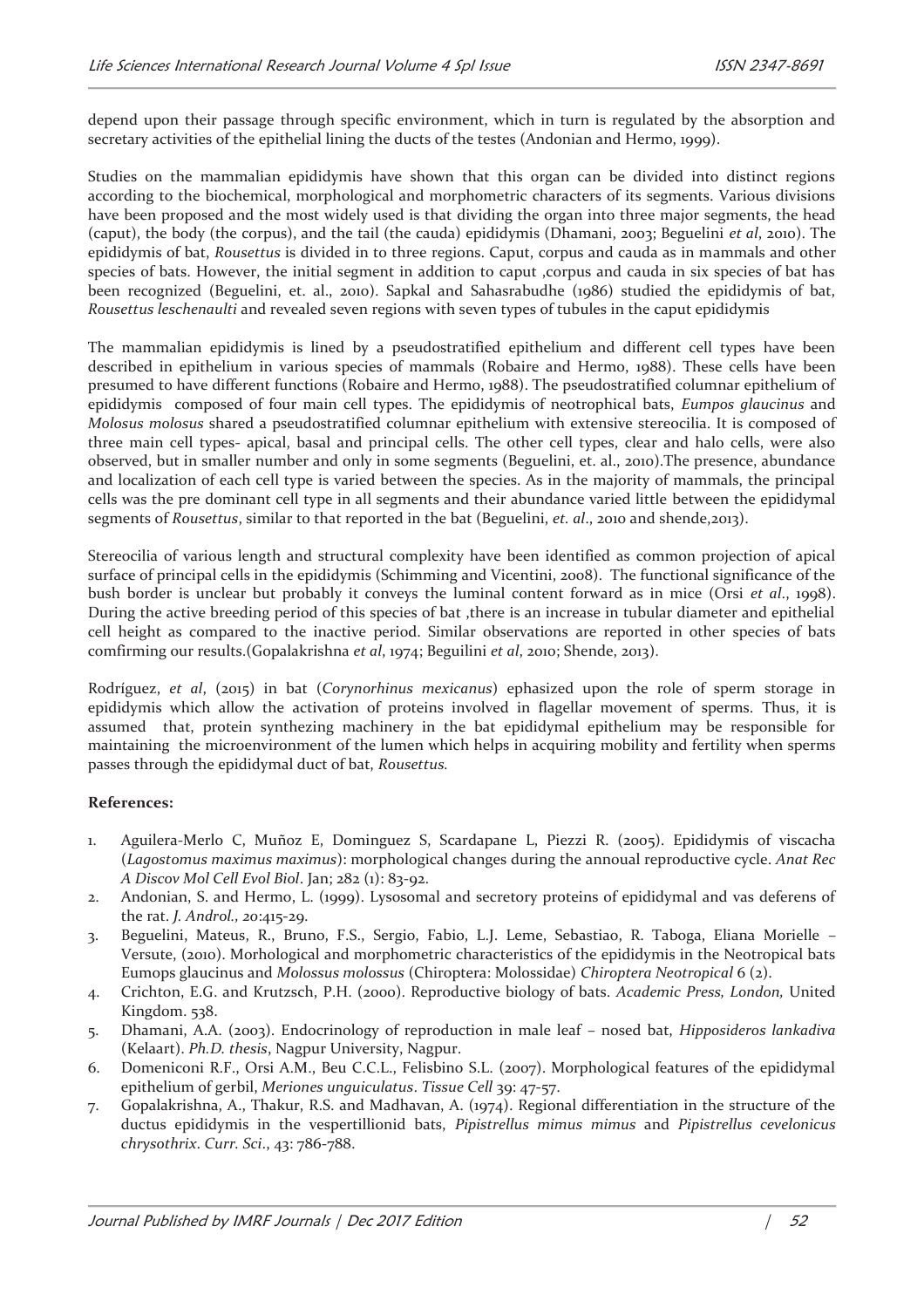- 8. Gopalakrishna, A. and Choudhari, P.N. (1977). Breeding habits and associated phenomena in some Indian bats. Part-I- *Rousettus leschenaulti* (Desmarest) Megachiroptera. *J. of Bombay Natural History Society*. 74: 1-16.
- 9. Orsi, A. M.; Matheus, S. M. M.; Gregório, E.A. and Beu, C. C. L. (1998). Morphological investigations of the surface epithelium of ductuli efferents of black isogenic mice (*Mus musculus*). *Anat. Histol. Embryol*., 27:215-8.
- 10. Robaire, B. and Hermo, L. (1988). Efferent ducts, epididymis, and vas deferens: structure, functions and their regulation*.* In: Knobil, E. & Neill, J.D. *The physiology of reproduction*. V.1. New York, Raven Press, 999-1080
- 11. Rodríguez-T., León-Galván Miguel A., Arenas-Ríos Edith (2015): Epididymal Sperm Maturation in Bats with Prolonged Sperm Storage, *Animal and Veterinary Sciences*, 3(1-1): 1-7
- 12. Sapkal, V.M. and Sahastrabudhe, P.I. (1986). Histological, histochemical-and biochemical study of the epididymis of Indian fruit bat. *Trends in life Sciences*. 1 (1): 29-32.
- 13. Schimming, B.C., Vicentini, C.A. (2001). Ultrastrutural features in the epididynis of dog (canis familiaris, L.) *Anat. Histol. Embryol*. 30: 327-332.
- 14. Shende, V.A. (2013). Alteration of Capute Epididymis of Bat, *Taphozous longimanus* During Reproductive Cycle: A Microscopic Study. *Asian J. of Biol. And Biotech*. 1 (1): 104-110.











**Fig. 1:** T.S. section of caput epididymis during sexually inactive period showing epididymal tubules (ET) lined by different types of epithelial cells resting on basal lamina (BL), the principal cells with prominent nucleus, one or two nucleoli and few basal cells are seen. Stereocilia (stc) are seen on the outer surface of cells. (X400)

**Fig. 2**: T. S.of cauda epididymis during sexually inactive period shows, Epididymal tubules (ET) surrounded by thick connective tissue (CT). A single layer of epithelial cells is resting on basal lamina (BL). Principal cells show, round darkly stained nucleus (N), one or more nucleoli and lightly stained cytoplasm. (X600)